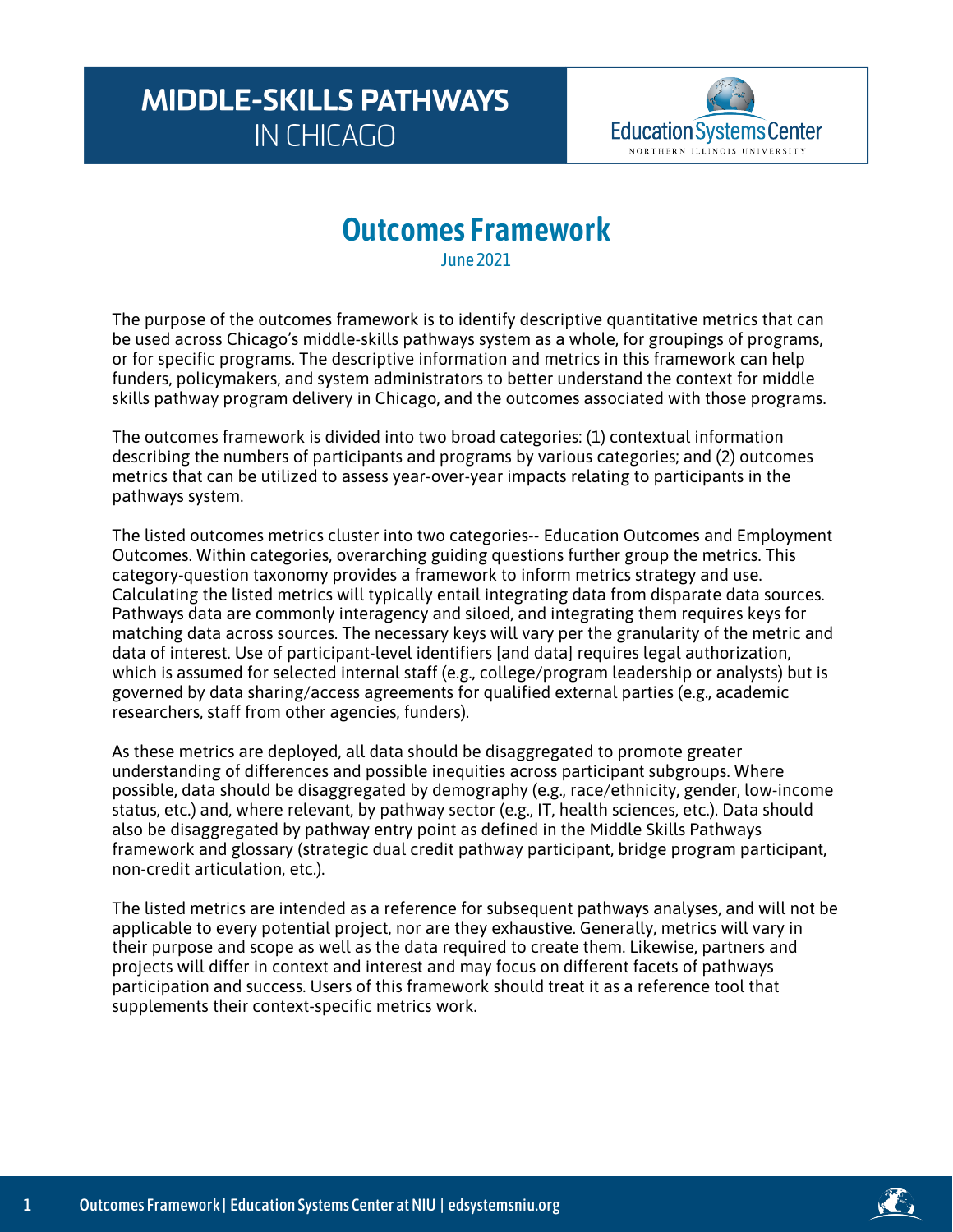### Middle Skills Pathways Contextual Information

#### Context – Participants

What are the numbers and demographic characteristics of individuals enrolled in middle skills pathway programs?

- By program type
- By sector
- By pathway/occupational focus
- By participant age (under 18, 18-19, 20-21, 22-24, 25-29, 30-34, 35-39, 40-49, 50-64, 65 and over)

How do program enrollment demographic characteristics compare to existing (age 25 - 44) and emerging (under age 25) workforce demographic characteristics?

What are the numbers and demographic characteristics of individuals completing middle skills pathway programs? How do the completion numbers compare to projected workforce demand in particular sectors and for particular occupations?

#### Context – Provider and Programs

How many middle skills pathway programs exist in Chicago (total within the City, and mapped)?

- By industry sector
- By program type and occupational focus
- By entry education requirement (GED/no GED)
- By programs leading to High Priority Occupations, and those that do not

How many private training providers have formal agreements with CCC for pathway progression? What sectors and occupational focus areas are represented?

How many CCC associates degree programs have formal transfer agreements for bachelor's degree completion? What sectors and universities are represented?

What is the total cost and average net price of various middle skill pathway programs and pathway progressions?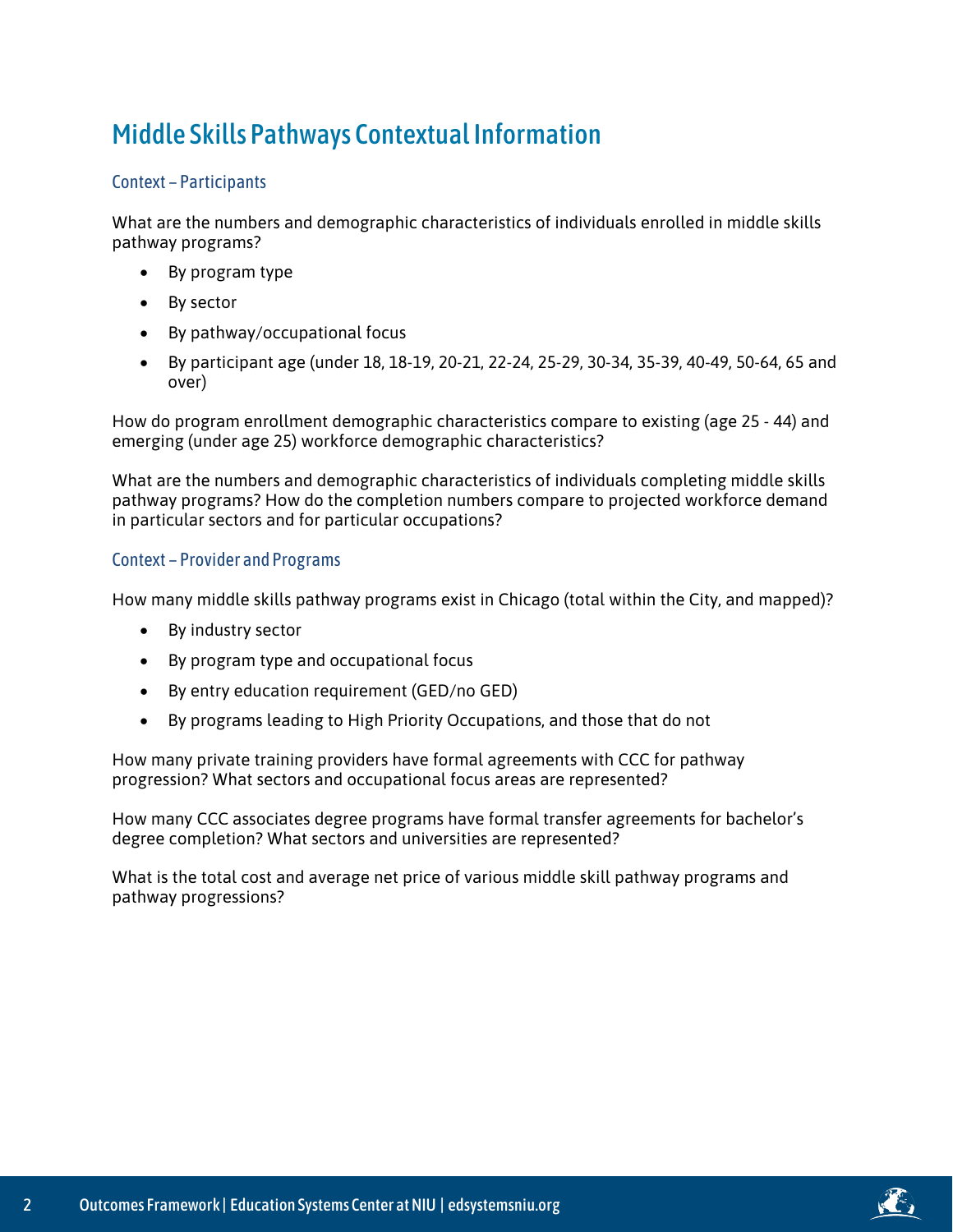### Middle-Skills Pathways Outcomes Metrics

#### Education Outcomes

- **1. Are students persisting through middle-skills pathway programs and earning credentials?**
	- a. *Fall-to-Spring Retention*: Of those students entering long-term (catalog time of 1 year or more) programs in a given year, % of first-time, full-time degree seeking students retained from fall-to-spring
	- b. *Fall-to-Fall Retention*: Of those students entering associate degree programs in a given year, % of first-time, full-time degree seeking students retained from fall-tofall
	- c. *Credit Accumulation – 20 credits*: Of those students entering associate degree programs in a given year, % of first-time, full-time degree seeking students accumulating 20 credits during their first year of postsecondary enrollment
	- d. *Credit Accumulation – 30 credits*: Of those entering associate degree programs in a given given year, % of first-time, full-time degree seeking students accumulating 30 credits during their first year of postsecondary enrollment
	- e. *Credential Program Advancement (Non-Community College)*: Of those students entering a non-community college certificate program in a given year, % advancing within 150% of catalog time. Breakdown into 5 categories:
		- i. Students who completed a program with a catalog time of less than 1 year
		- ii. Students who completed a program with a catalog time of more than 1 year
		- iii. Students who did not complete a program but have transferred to another program or college
		- iv. Students who did not complete a program but are still enrolled
		- v. Students who did not complete a program and are not currently enrolled
	- f. *Community College Advancement*: Of those students entering associate degree programs in a given year (first-time, full-time), % advancing within 150% of catalog time. Breakdown into 5 categories:
		- i. Students who completed a program with a catalog time of 2 years or more, but less than 4 years
		- ii. Students who completed a program with a catalog time of less than 2 years
		- iii. Students who did not complete a program of study but have transferred to another institution
		- iv. Students who did not complete a program of study but are still enrolled
		- v. Students who did not complete a program of study and are not currently enrolled

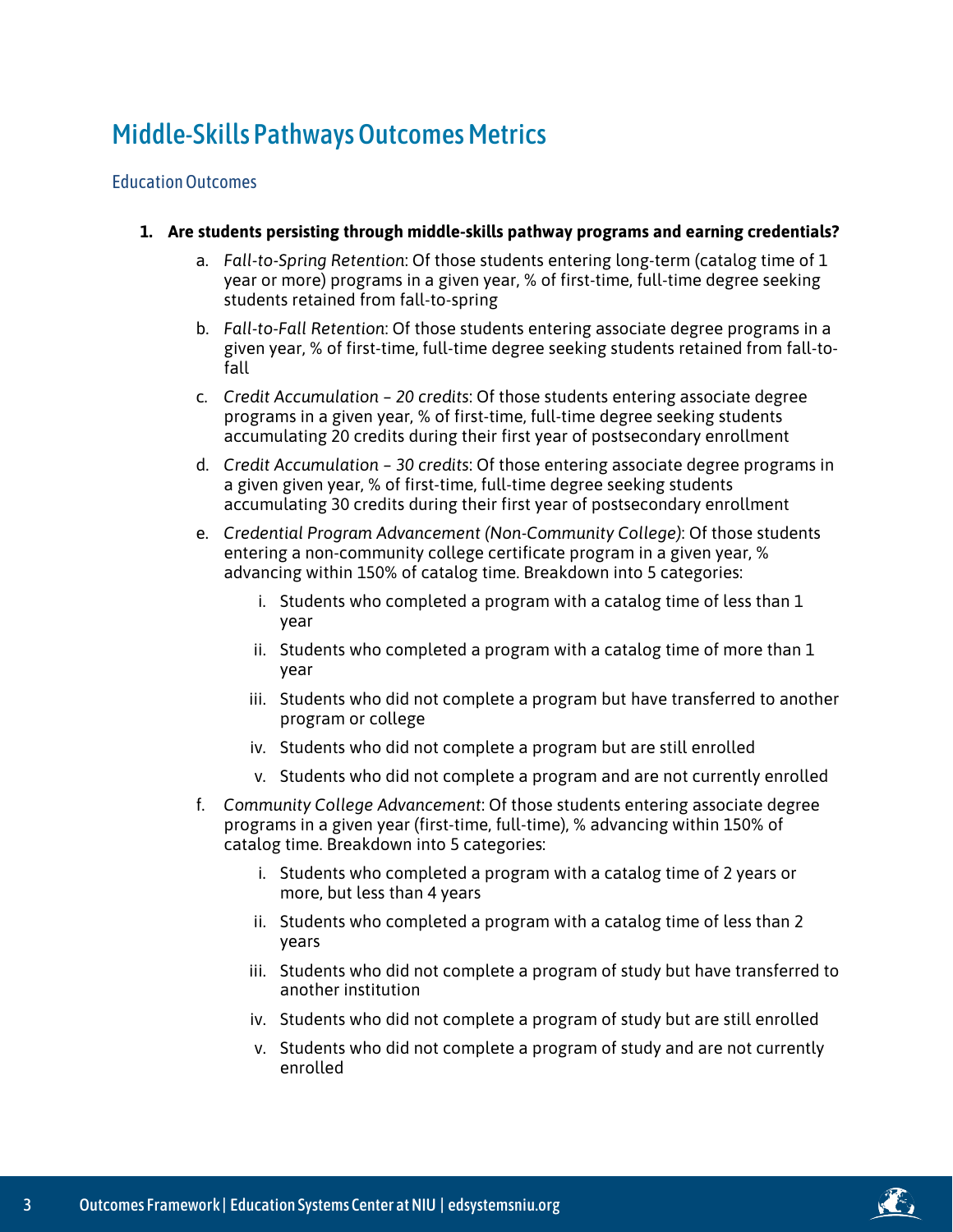#### **2. Are students continuing their pathway through postsecondary and earning related credentials?**

- a. *Enrollment in Further Education – Short-term:* % of participants completing a short-term certificate (catalog time of less than 1 year) in a particular year and enrolling in a related postsecondary program at an Illinois community college within a three-year postsecondary analytical period
- b. *Enrollment in Further Education – Long-term:* % of participants completing a long-term certificate (catalog time of 1 year or more) in a particular year and enrolling in a related postsecondary program at an Illinois community college within a three-year postsecondary analytical period
- *c. Subsequent Postsecondary Enrollment:* % of those earning a credential from a middle skills pathway program enrolling in further postsecondary education within a three-year, post-completion, analytical period (with analysis of whether the subsequent postsecondary education program is in the same 2-digit CIP, or a different CIP than the original program)
	- i. *Pathway University Degree Attainment - Participants:* % of those earning a credential from a middle skills pathway program and earning a related degree from a university within a six-year postsecondary analytical period

#### Employment Outcomes

*Note: Employment outcomes are generally longer-term than the prior outcome areas and involve more complicated systems for data access and analysis. The below outcomes should be further developed with State agency partners and, where possible, supplemented by information collected by program providers (such as surveys of program completers, or employer reports).*

#### **3. Are students continuing their postsecondary pathways into employment?**

- a. *Employed in Pathway Sector*: Of students earning a middle skills pathway credential in a pathway area (using 2-digit CIP code) during the analytical time period and not continuing enrollment in postsecondary, % employed in the same sector (using NAICS Code)
- b. *Employed in IL*: Of students earning a credential during the analytical time period, % employed in IL in reference quarter (t) after credential attainment. Proposed reference quarters (t):
	- i. 2nd quarter after attainment
	- ii. 4th quarter after attainment
	- iii. 8th quarter after attainment
	- iv. 12th quarter after attainment
- c. *Employed in Chicago Metropolitan Area*: Of students earning a credential during the analytical time period, % employed in the Chicago metropolitan area in reference quarter (t) after credential attainment. Proposed reference quarters (t):
	- i. 2nd quarter after attainment
	- ii. 4th quarter after attainment
	- iii. 8th quarter after attainment